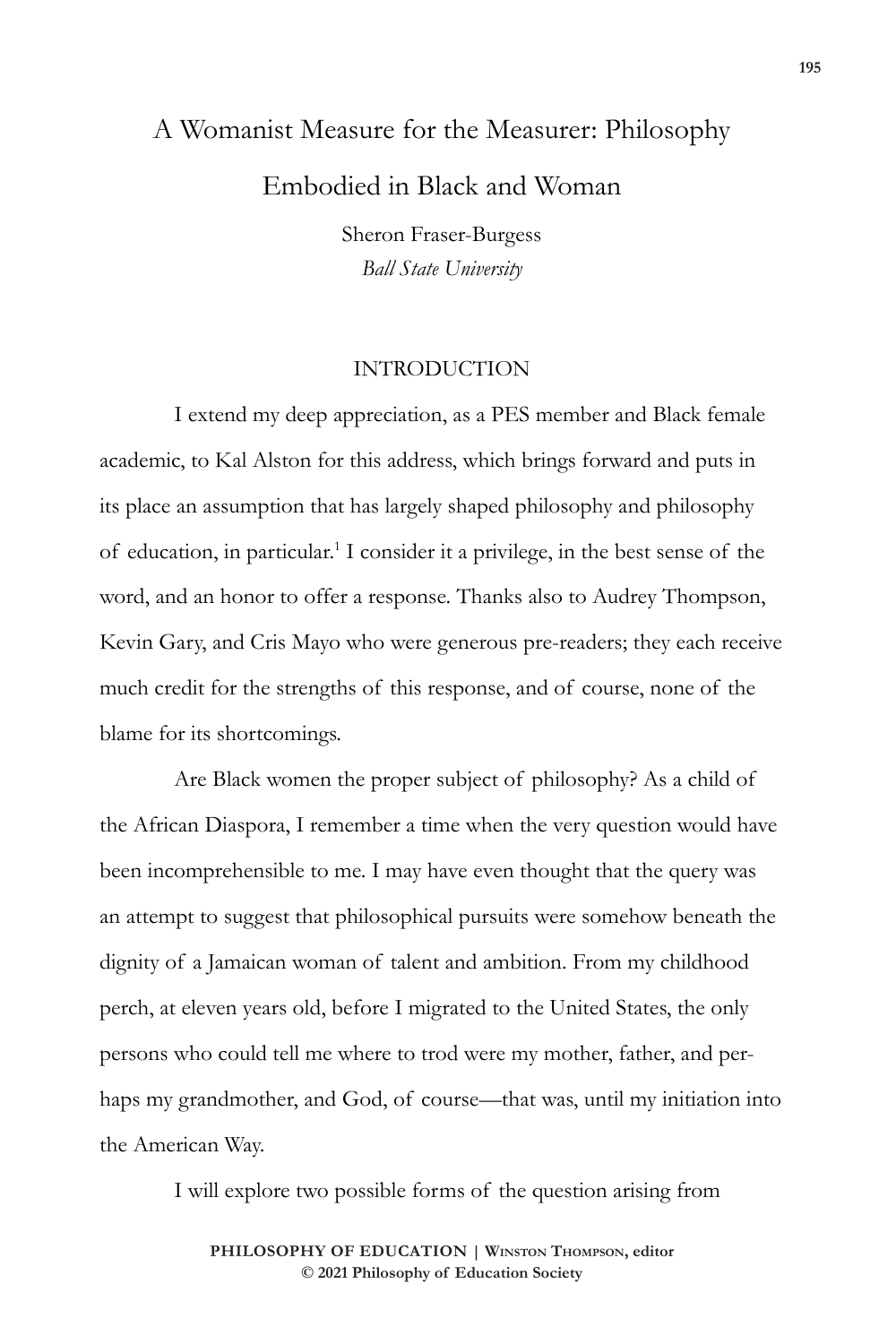the Presidential Address and align myself with Alston as a co-conspirator, from the symbolic north and closer to freedom. A parallel task is engaging the measure, like Shakespeare, finding profound offense, and also drawing from M.C. Hammer's sage tweet where he underscored that philosophy should be questioned by its own standards, through measuring the measurer.<sup>2</sup> Alston queries what is to be our task when it is found wanting. In its quest to replace philosophy's racially compromised "view from nowhere" with a hypothesized divine gaze, womanism proposes a consequential counterweight.

### THE "MEMBER OF HUMANITY" CLAPBACK

The first form inquires whether the Black woman is the proper subject of philosophy *qua* human being. With a nod to the clever pun in the question of "being a proper subject of philosophy," this version concerns being the participant in the tradition. Examples mentioned are the otherizing of Alston's dissertation as more akin to "jazz" than philosophical discourse; the quote of Yancy's awareness that, despite his intellectual affinity for Kant's philosophy, he was not expected to be a knowing purveyor; and in Denise James' self-designation of Black feminist philosopher, encountering "disbelief in the tenability of such a pursuit from the person to whom I offered it as a description of my work."

Measuring the measurer in this question of whether the Black woman is the proper subject of philosophy in the first sense holds philosophy to its own standard of being governed by reason, guided by evidence, and engaged in critique and self-criticism.<sup>3</sup> Particularly in the Anglo-analytical tradition, Wilfrid Sellars' work, to which Harvey Siegel also appeals in *Education's*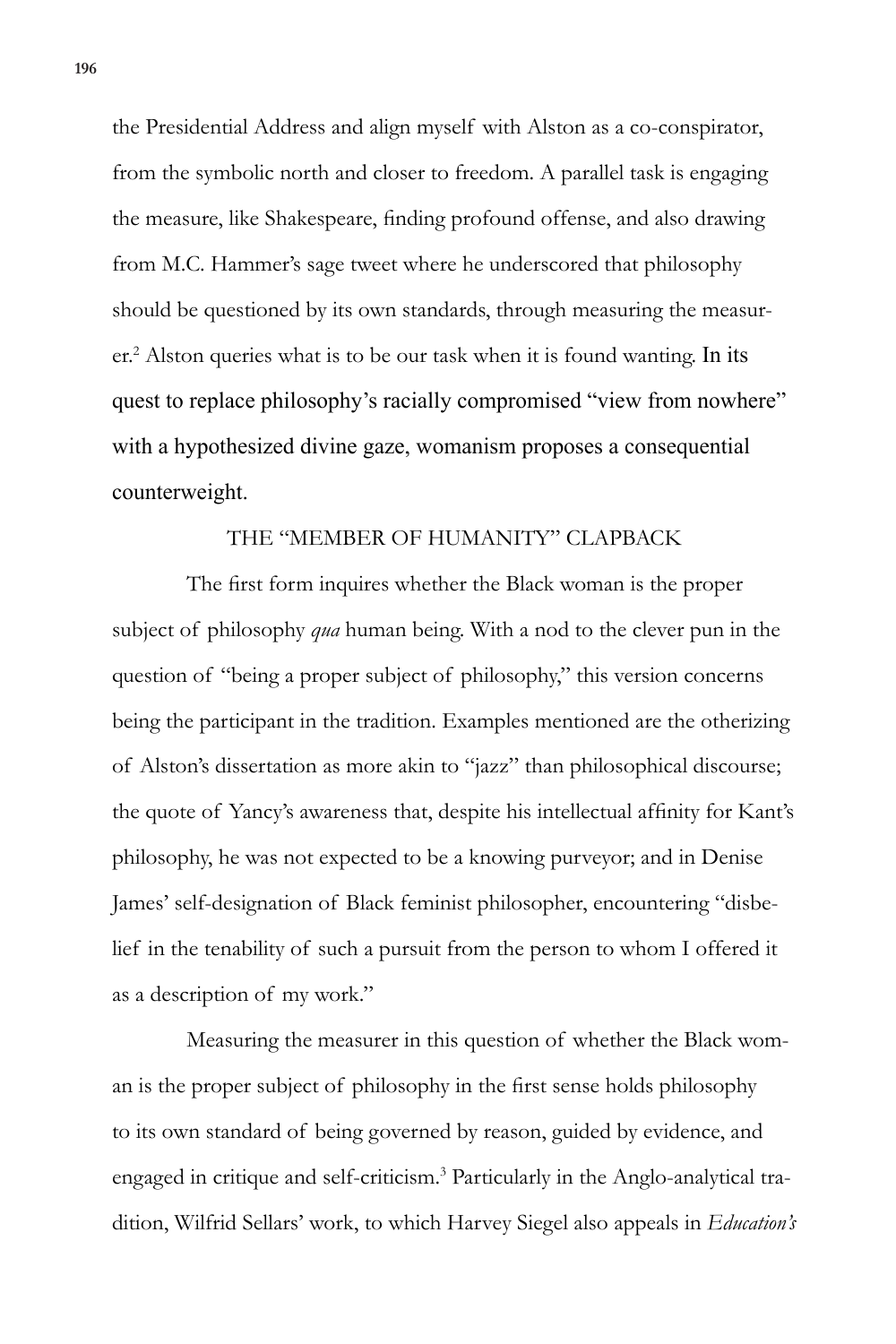*Epistemology*, describes the overarching project of philosophy itself as one of the weighing of human experience and beliefs within the logical space of reasons.<sup>4</sup> Although Alston foregrounds the constraining aspects of this logic, I run to it. Perhaps because of the colonially constituted formation of my own mind, order was not embodied in whiteness but in the rhythms of reggae, the predictable patterns of mango season as one part of an entire systems of knowing, and, in imagining my future, seemingly unobstructed pathways to greatness.

John McDowell, in *Mind and World*, extended Sellars' framing of philosophy's defining project in expressing a normative universality about our natural state of unformed capacities for reason in the first nature.<sup>5</sup> There is also an assumption that these qualities are inherent in individual humans, who are rational subjects that are suited to exercise agency from their animal impulses. The idea that the rational person is essentially autonomous is also the basis of the moral norm of human dignity in the Kantian philosophical corpus.<sup>6</sup>

Presupposing that Black women have a limiting capacity, *qua* human beings, is not warranted *a priori*—it cannot be deductively asserted for any individual Black woman without contradiction from liberal philosophy's standards. And yet experiences like Alston's and the other Black women philosophers reflect the persistent view, even at the elite levels of society and academia, that Black women in the field are properly anomalous. Doing so obscures that the pursuit of objectivity can be apace with colorblind logics of a white *habitus* and conflates Anglo/Western philosophy with the seat of all knowledge.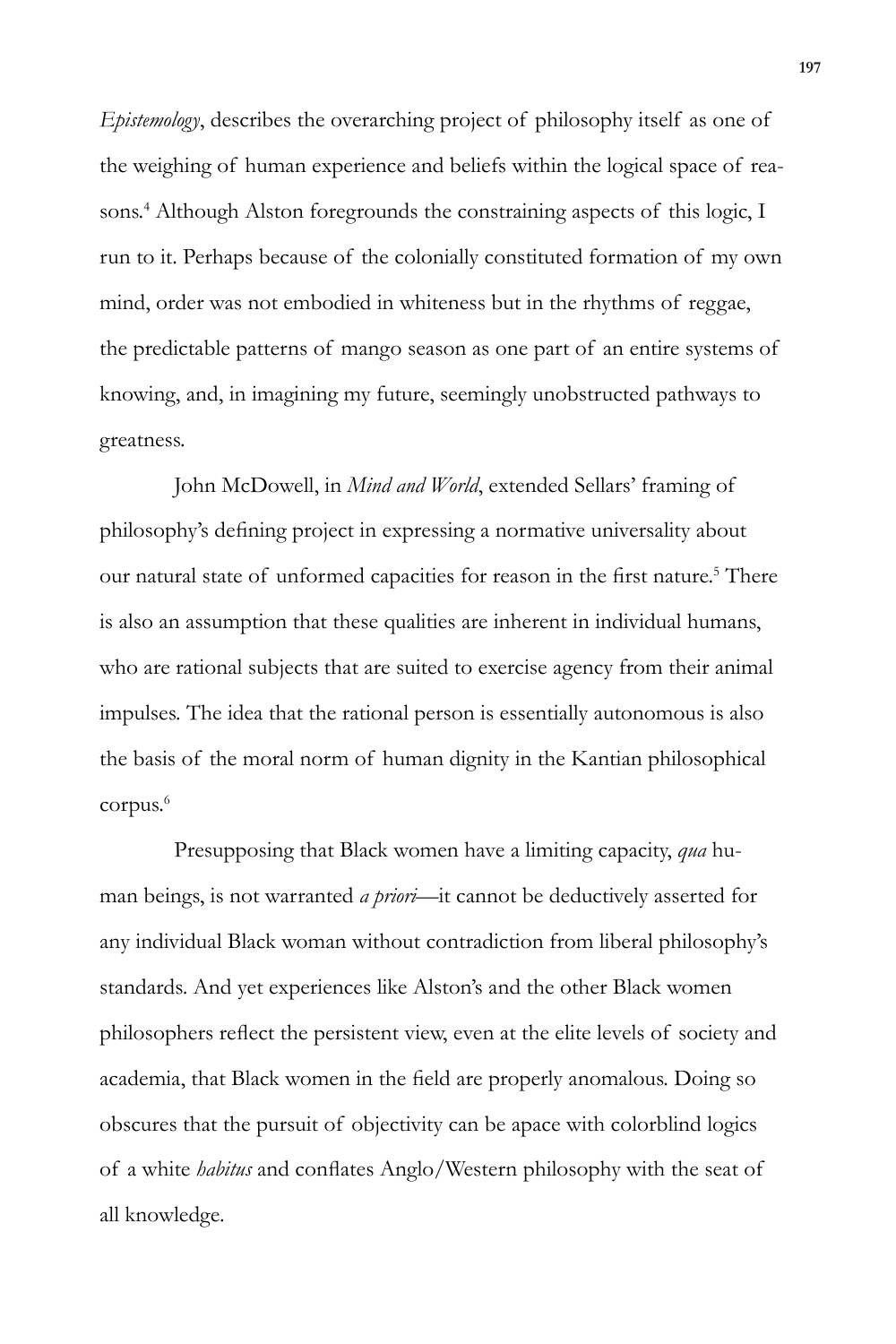So, the **"**Member of Humanity" Clapback can cede the ground, authority of reasoning, and claims of universality to the dominant Western philosophical canon, or as Charles Mills poses "the grand ethical theories . . . in the development of Western moral and political thought" and as well the "epistemological prescribing norms of cognition" that underwrite them.<sup>7</sup> Particularly problematic for education is that it leaves in place the Saul Bellow presumption that Zulus do not have their form of a Tolstoy.<sup>8</sup> I recall only too well in the late twentieth century the debates about multicultural education being predicated on the assumptions of cultural relativism in which it appeared that African Americans were still culturally emerging out of the state of nature and therefore not worthy to challenge the Western canon.

This perception was surely in place at my alma mater, as I sat in the conference room once during my doctoral studies, and a well-known moral philosopher and a well-known philosopher of metaphysics debated whether Blacks could do philosophy because their "GRE scores consistently were lower than those of white students." I was in the room, registering the shock of their fallacious reasoning and their racism, as a human, but invisible as a Black person.

Alston references this struggle of Black female scholars being on the road of perpetual cultural validation of Black life in their philosophical scholarship. For example, to address the seeming hegemony of Western moral philosophy, Alston's address mentions Michelle Moody-Adams. In her widely cited book on ethics, *Fieldwork in Familiar Places: Morality, Culture and Philosophy,* Moody-Adams maintains that philosophical inquiry is only one kind of moral inquiry, while foregrounding the myriad of ways that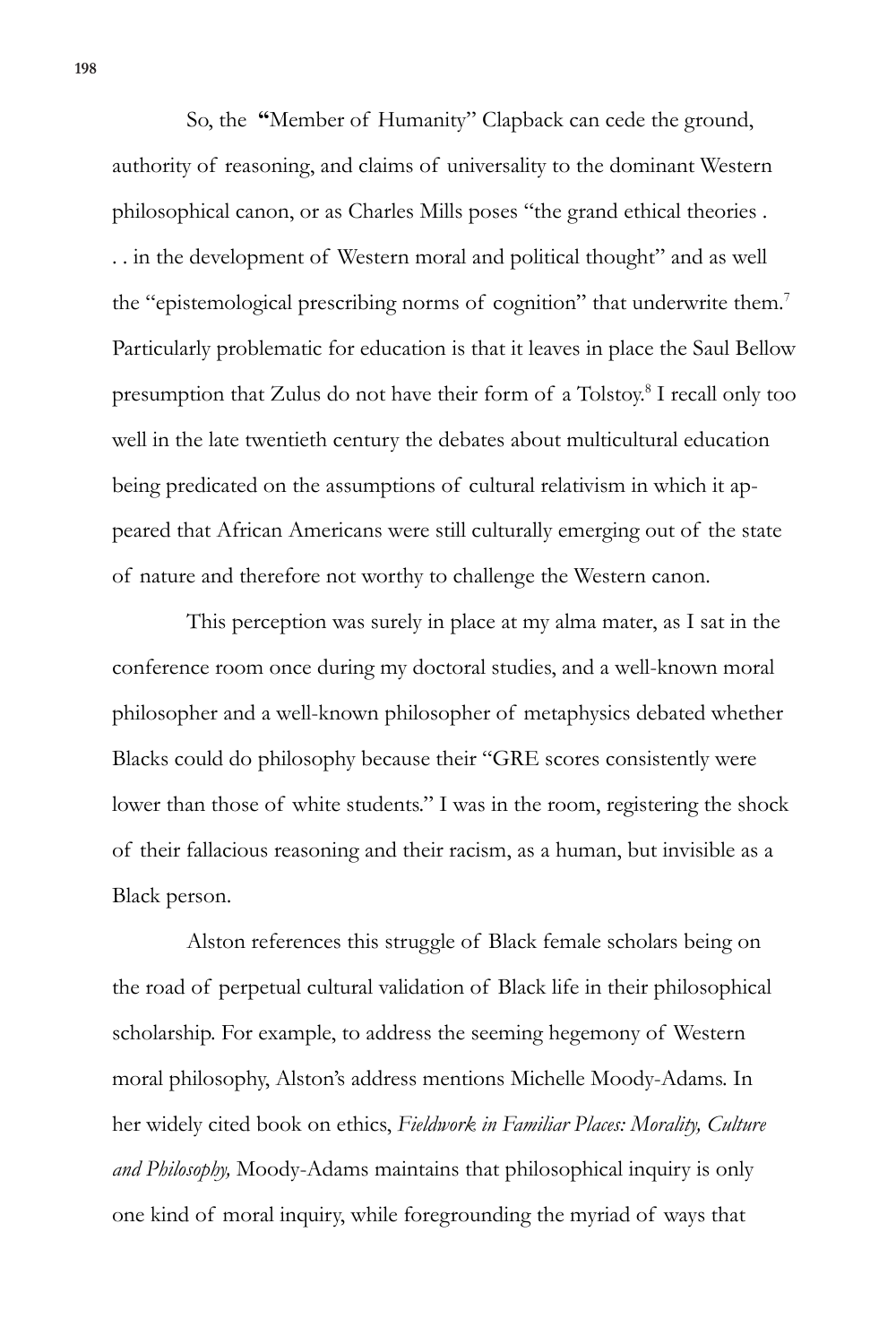human beings can "interpret moral concepts, rules . . . and display moral sentiments."9 Based on her body of work, Moody-Adams clearly believes that Black women can do fine in the space of reasons, but she unmistakably undertakes a balancing act to not cede the philosophical high ground of standards of reasonableness in argument.

#### PROCLAMATION OF THE BLACK FEMALE SUBJECT

A second form of question asks whether the Black woman is the proper subject of philosophy *qua Black woman,* which I believe is Alston's most resonant inquiry. In characterizing the harm in her academic journey from child to scholar, this iteration draws on Dotson and Spivak's notion of epistemic violence. Dotson writes, "One method of executing epistemic violence is to damage a given group's ability to speak and be heard. Because of Spivak's work and that of other philosophers, the reality that members of oppressed groups can be silenced by virtue of group membership is widely recognized."10

Measuring the measurer here draws on philosophy and philosophy of education's critical self-reflection regarding the subject in the space of reasons. Black philosophers across genders have voiced these internal critiques (for example W. E. B. Du Bois, Anna Julia Cooper, Lucius Outlaw, Cornel West, and bell hooks). We have multiple hints in the philosophical literature. For example, we are gifted with the African Diasporic lens in Fanon's (1925- 1961) anti-colonialist rendering of Black phenomenology that struggles mightily to retain meaning in the face of Francophone oppressors and their efforts to the contrary and is therefore trapped in an imprisoning "dialectics of recognition," as Lewis Gordon describes.<sup>11</sup> We also have bell hooks'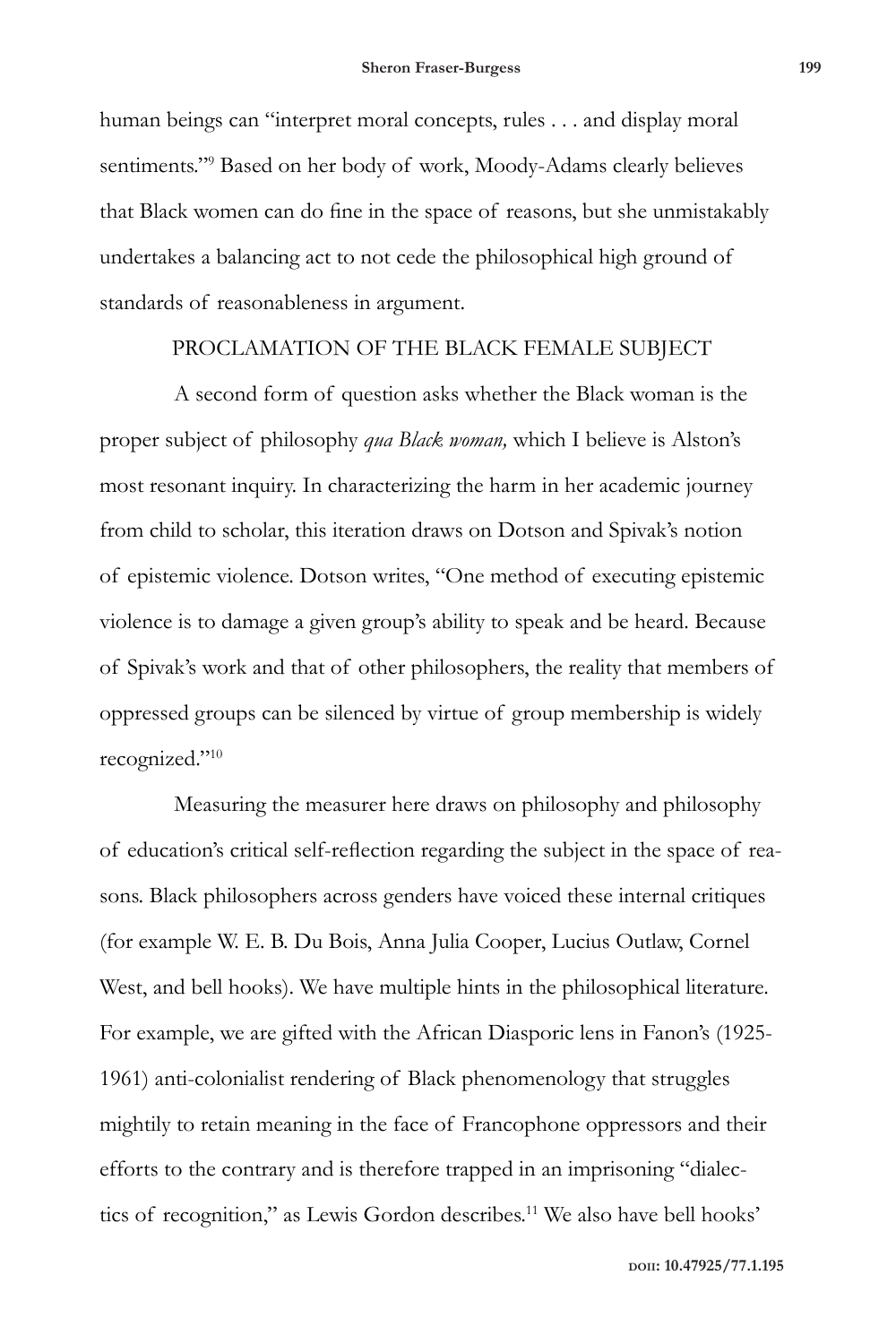articulation of the dilemma; quoting Freire, she states, "We cannot enter the struggle as objects in order to later become subjects." She goes on to write,

> This statement compels reflection on how the dominated, the oppressed, the exploited makes us subjects. How do we create an oppositional worldview, a consciousness, an identity, a standpoint that exists not only as the struggle which also opposes dehumanization but as that movement which enables creative, expansive self-actualization?<sup>12</sup>

Womanism takes up this notion of embodied philosophy.

Conceived through the lineage of Black women's literature, womanist theology and ethics developed interdisciplinary methods that reclaimed Black women's stories and experiences, in the words of seminarian Melanie Harris, "as sources for theological and ethical inquiry."<sup>13</sup> Rooted in a literary and symbolic representation of the Black woman's experience in the United States, womanism discursively articulates a worldview predicated on the divine gaze, rather than the "view from nowhere." It incorporates a phenomenology of radical self-love that counters the perpetual spectatorship of the ever-adjacent and systemic white gaze that is its practical instantiation. An epistemology akin to praxis draws on hundreds of years of oppression promoting intergenerational knowledge of survival. It is difficult to see how this extension does not follow from the notion of history making the mind, to incorporate Cynthia Dillard's "endarkening" in the formation of the mind and a belief system.<sup>14</sup>

In addition to considering the ways that different cultures negotiate the space of reasons through alternate frames of reference, woman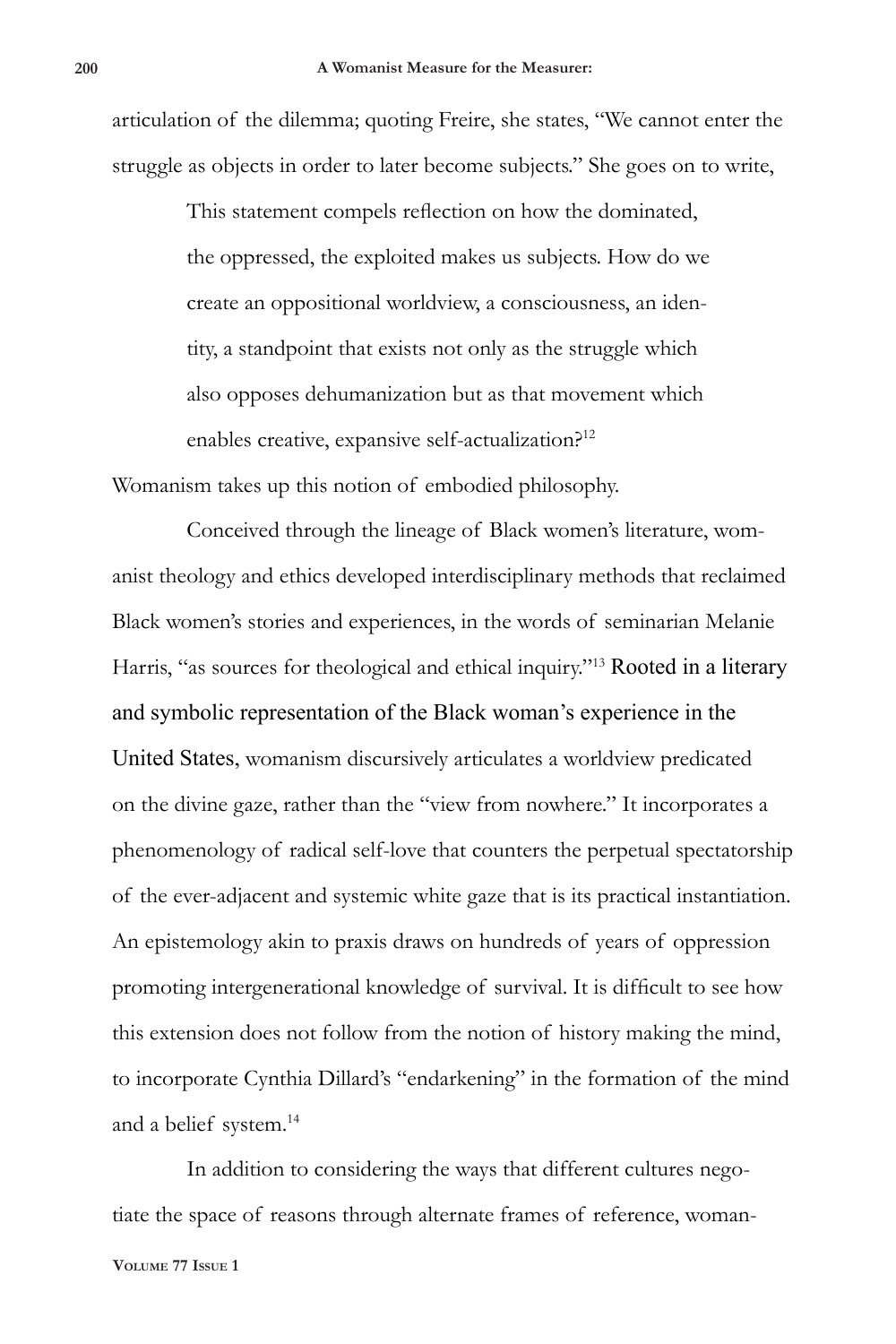ism-as-schema makes it possible through intersubjective comparison to consider the kinds of distortions of the space that occur because of cultural conceptualizations in language, practices, and symbols. In John Locke's *Two Treatises of Government*, he argued against the right to own slaves while advancing its practices in the British colonies, not impugning his principles but surely gesturing to a kind of performative flaw that, given its scope and consequences, should always be mentioned in conjunction with his theory of labor and of rights.15 Overwhelmingly, Alston exploring this question suggests that not only sexism but also anti-Blackness is integrated in the formation of the Western mind, and that this enculturation presents the problem of making the hidden premises accessible to critical thinking heuristics. Although John Dewey correctly diagnosed the ills of the quest for certainty in dualisms and the two-tiered universe, he failed to recognize its more insidious forms in the context of his masculinity and whiteness until the later years of his long life  $16$ 

There are, in addition, other critical expositions from white males that underscore problems with Western philosophy's ontology of personhood, as its account of the subject, that speak to a discipline in crisis and, not coincidentally, bear on Black women's social identity. Michael Peters and James Marshall argue that the "Cartesian-Kantian tradition of the epistemological subject as the font of all knowledge and moral action," otherwise conceived as "the philosophy of consciousness or subject-centered reason," is exhausted—since the late Twentieth Century, I surmise.17

While I would argue that signs of its exhaustion date much earlier, David Bakhurst also wrestled with this decontextualized account of the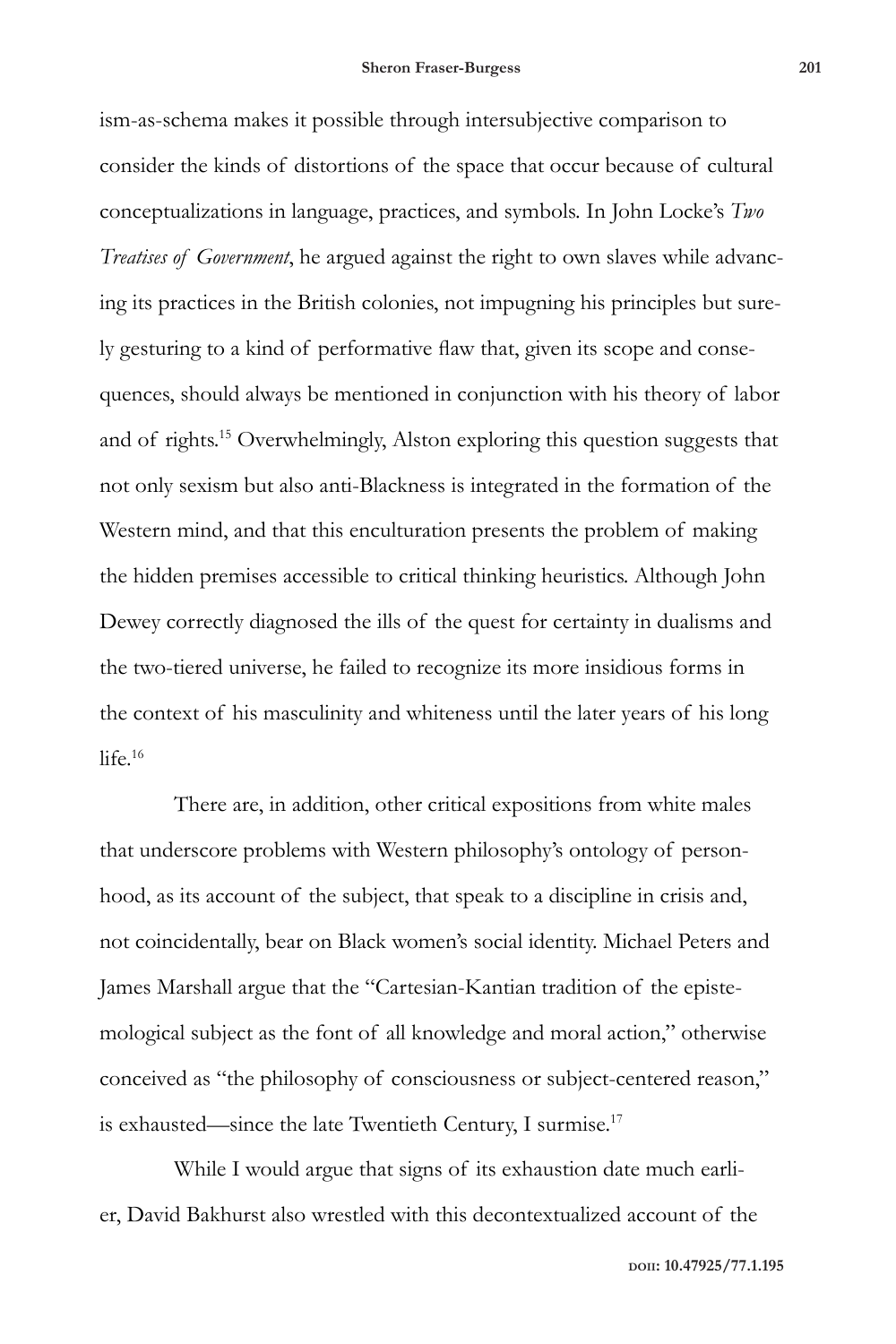subject in *The Formation of Reason,* where he pursues the matter of the extent to which "history, society and culture" shape the formation of the individual consciousness. At stake for Bakhurst is how education can participate in such a process to engender the best acquisition of rational powers of this "socio-historical self."18 Bakhurst tantalizingly raises the prospect of the sociohistorical construction being formative in acquiring the mind in the second nature, as Aristotle conceived; indeed, he agrees with McDowell that enculturation of all forms means an "indebtedness" to others.19 It seems to me, although he may not view his project in this way, that for Bakhurst, there is an account of the making of the self into a culturally situated rational being that makes it possible to consider the ways that Black women's lived experiences in the United States offer this resource—to themselves first, and then to saving Western philosophy from itself, and maybe to our Black babies. Historically, Black women, whom society has stripped of these powers, inhabit a subjectivity by virtue of the dual subordination that provides a distinct ontology from which to exist within the space of reasons.

## CONCLUSION: BALDWIN AND EDUCATION FOR ALL IN THE SPACE OF REASONS

Alston's address calls for a recommitment to the power of education to pursue the possibilities of the second question and not merely the first. Baldwin presents this prospect in his account of the aims of education. He writes:

> . . . the entire purpose of education in the first place . . .when a child is born, if I'm the child's parent, it is . . . to civilize that child. Man is a social animal. He cannot exist without a society. . . . Now the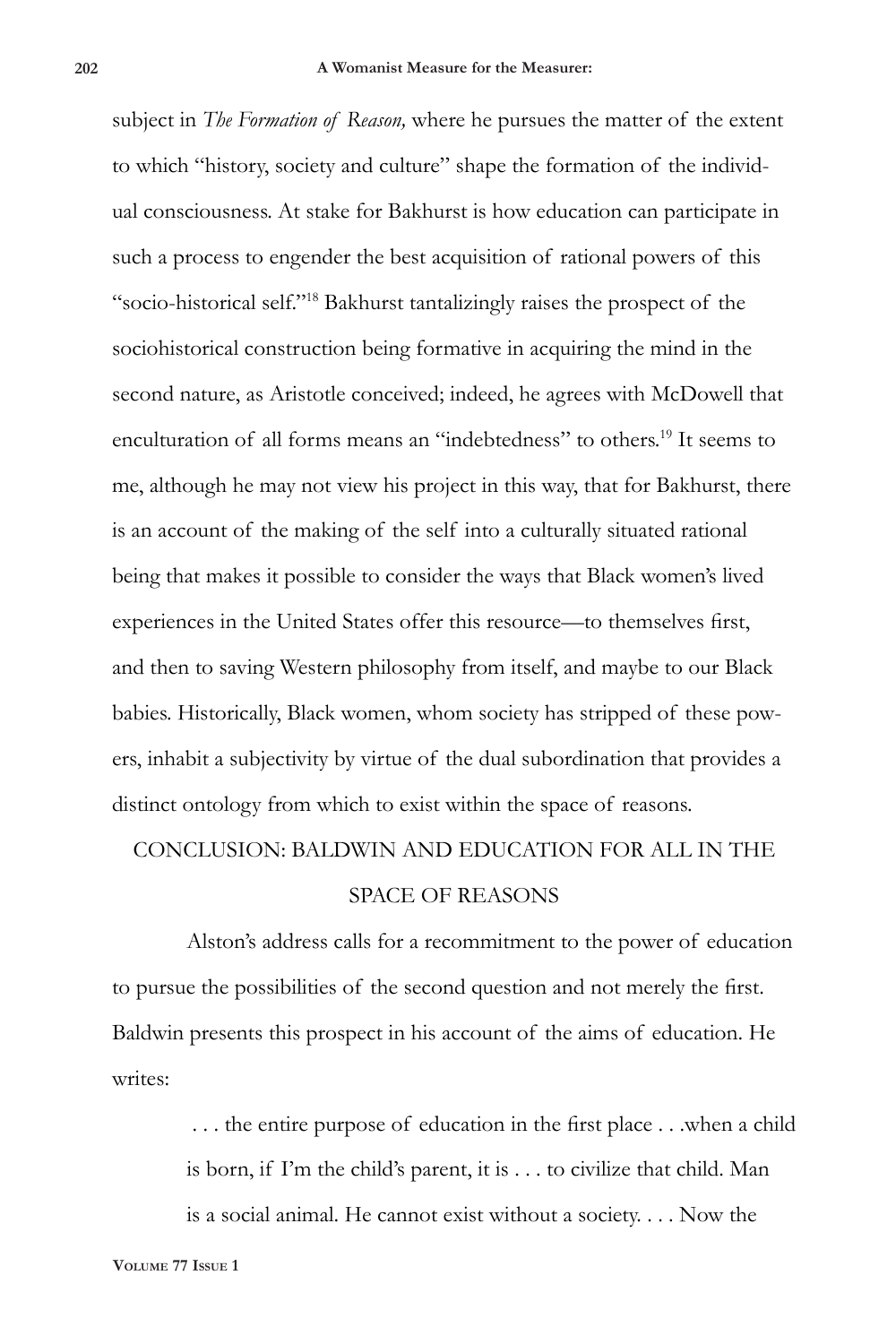crucial paradox which confronts us here is that the whole process of education occurs within a social framework and is designed to perpetuate the aims of society. . . The paradox of education is precisely this—that as one begins to become conscious one begins to examine the society in which he is being educated. The purpose of education, finally, is to create in a person the ability to look at the world for himself, to make his own decisions, to say to himself this is Black or this is white, to decide for himself whether there is a God in heaven or not. To ask questions of the universe, and then learn to live with those questions, is the way he achieves his own identity.<sup>20</sup>

In a way, Baldwin proclaims that, for Black children in particular, education should impart a sense of MC Hammer's hyperbolic celebration of Black people's uniqueness and originality, and that, just as important, white students have a stake through their contemplation of the divine gaze, white identity formation relative to being a subject in the space of reasons, and theorizing its awful cognitive distortions. Alston and Baldwin surely converge upon this mission at the end of Alston's address.

That Baldwin echoes Bakhurst (or the converse) about the formation of the mind and intimates the exhaustion of Western/Anglo epistemological and moral critiques, from the perspective of Black and female philosophers, suggests directions for the task ahead in philosophy of education. Alston's address, with the exhortation to exhibit courage and humility, offers an orientation to engage in this work of philosophy of education for all embodied subjects, including Black women.

1 Kal Alston, "Reflecting Philosophy of Education: Will I Ever Be an 'Ap-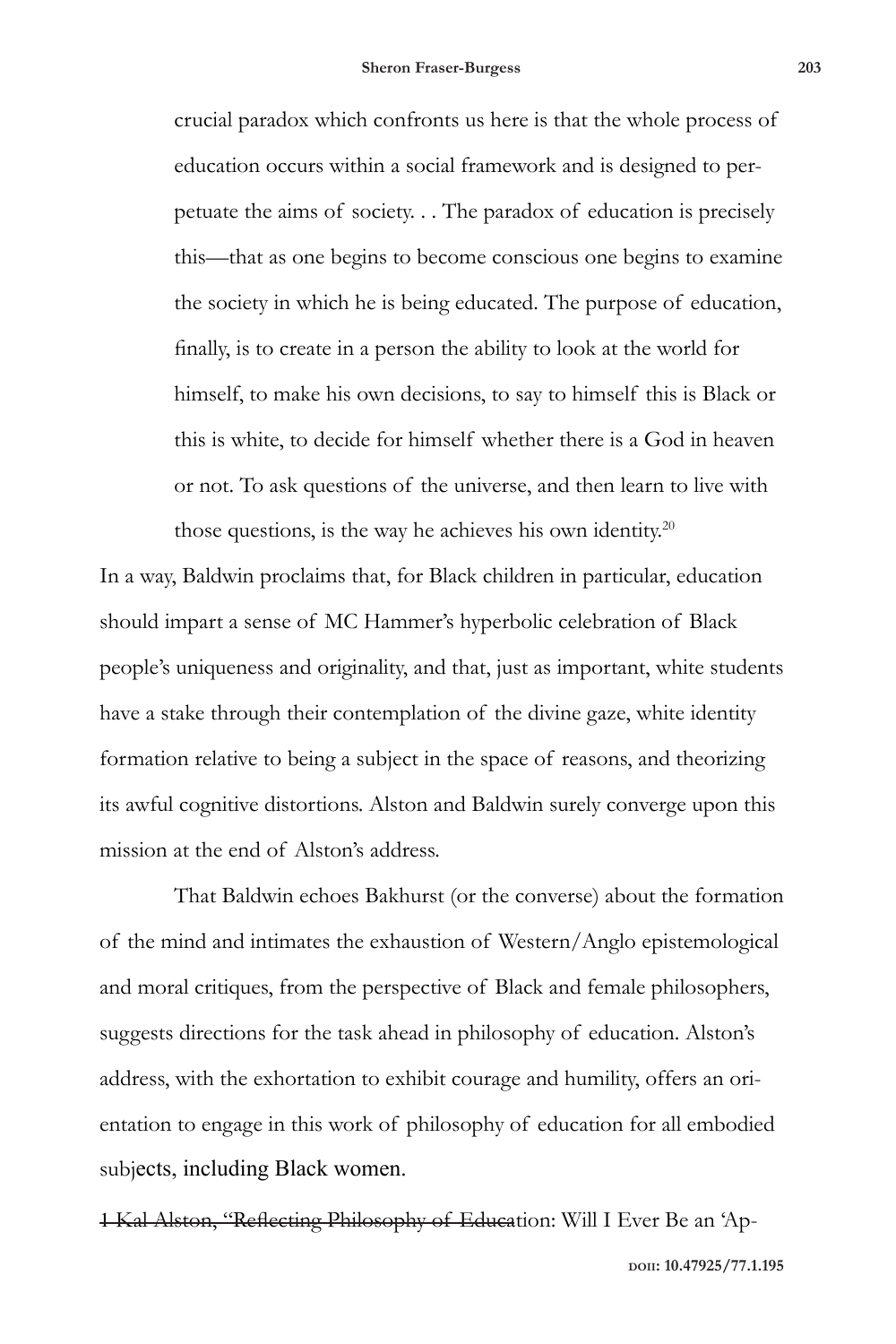propriate Subject of Philosophy'?" *Philosophy of Education* 77, no. 1 (2021).

2 M.C. Hammer, Twitter post, February 22, 2021, 12:50 PM, https://twitter. com/MCHammer.

3 Harvey Siegel, *Education's Epistemology: Rationality, Diversity, and Critical Thinking* (New York: Oxford University Press, 2017).

4 Wilfrid Sellars, *Empiricism and the Philosophy of Mind* (Cambridge: Harvard University Press, 1997).

5 John McDowell, *Mind and World* (Cambridge: Harvard University Press, 1995).

6 Siegel, *Education's Epistemology*, 5.

7 Charles Wright Mills, *The Racial Contract* (Ithaca: Cornell University Press, 1999), 17

8 Saul Bellow, "Papuans and Zulus," *New York Times*, March 10, 1994.

9 Michele M. Moody-Adams, *Fieldwork in Familiar Places: Morality, Culture, and Philosophy* (Cambridge: Harvard University Press, 1997), 176.

10 Kristie Dotson, "Tracking Epistemic Violence, Tracking Practices of Silencing," *Hypatia* 26, no. 2 (2011): 237.

11 Frantz Fanon, *Black Skin, White Masks*, trans. Charles Lam Markmann (New York: Grove Press, 1968); Lewis R. Gordon, *An Introduction to Africana Philosophy* (Cambridge: Cambridge University Press, 2009), 50.

12 bell hooks, *Yearning: Race, Gender, and Cultural Politics* (Boston: South End Press, 1990), 15.

13 Melanie Harris, "Womanist Humanism: A Deeper Look," *Cross Currents* 57, no. 3 (2007): 393.

14 Cynthia Dillard and Charlotte Bell, "Endarkened Feminism and Sacred Praxis: Troubling (Auto) Ethnography through Critical Engagements with African Indigenous Knowledges," *Indigenous Philosophies and Critical Education* 379, no. 1 (2011): 337–349.